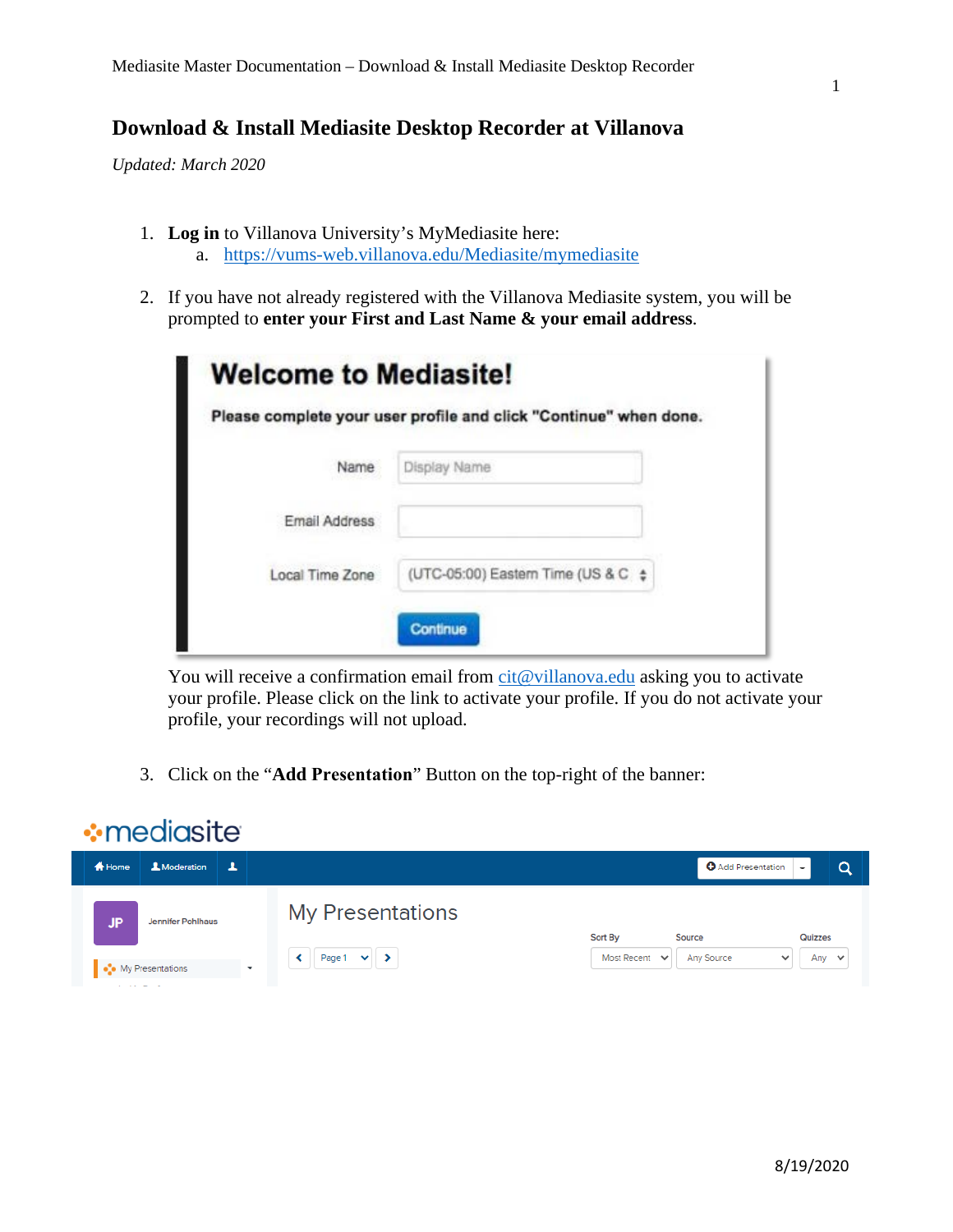4. Click on the **More Information** button under "Capturing video requires an app.".

| <del>n</del> Home<br>$\Delta$<br>& Moderation               |                                              | <b>O</b> Add Presentation<br>$\alpha$<br>$\overline{\phantom{a}}$ |
|-------------------------------------------------------------|----------------------------------------------|-------------------------------------------------------------------|
| <b>Add Presentation</b>                                     |                                              |                                                                   |
| $\mathbb{R}$<br><b>Capture Video</b><br>Capture Video       | ⌒<br><b>Upload New Video</b><br>Browse Files | H<br><b>Link External Video</b><br>Link Video                     |
| Capturing video requires an app.<br><b>More Information</b> |                                              |                                                                   |

5. **Download** the appropriate installer for your machine (Mac or PC). Open and Install as you would any other program, following the on-screen prompts. Keep the webpage (shown below) open, as **you will need to return here after installation**.

| <b>:</b> mediasite                                                                                                                                              |                                                                                                                                                  |
|-----------------------------------------------------------------------------------------------------------------------------------------------------------------|--------------------------------------------------------------------------------------------------------------------------------------------------|
| <b>A</b> Home<br>& Moderation<br>$\blacktriangle$                                                                                                               | <b>O</b> Add Presentation<br>Q                                                                                                                   |
|                                                                                                                                                                 | Start capturing in two easy steps!                                                                                                               |
| 1<br>Choose your Capture App<br><b>Mediasite Mosaic</b><br>Download<br><b>Mediasite Desktop Recorder</b><br><b>Windows Download</b><br>ℯ<br>macOS Download<br>ℯ | $\overline{2}$<br>Install & Register<br>After installing the app, use the button below to register it<br>with your Mediasite Server.<br>Register |